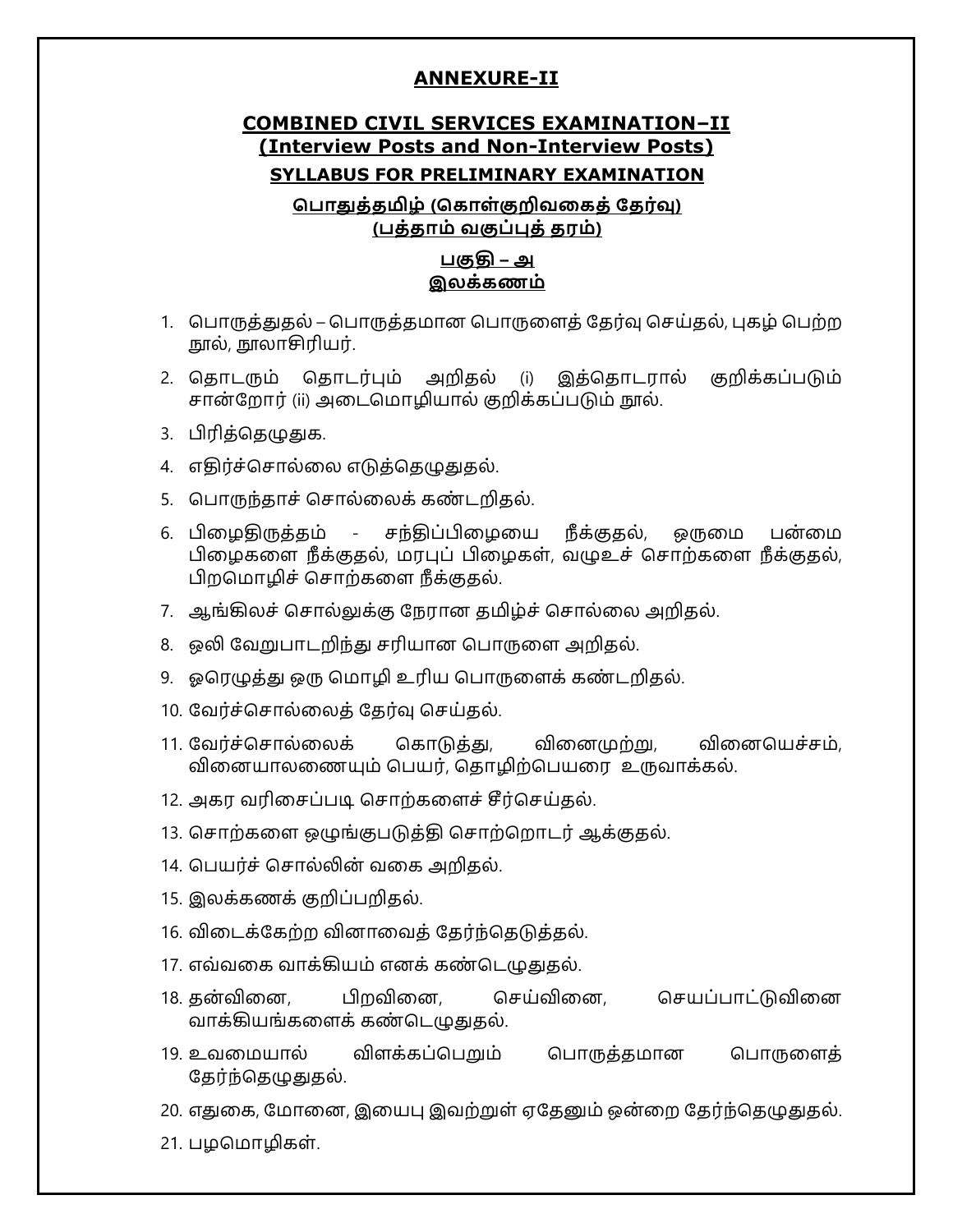#### பகு<del>க</del>ி-ஆ இலக்கியம்

- 1. கிருக்குறள் தொடர்பான செய்திகள், மேற்கோள்கள், தொடரை நிரப்புதல் (இருபத்தைந்து அதிகாரம் மட்டும்) அன்பு, பண்பு, கல்வி, கேள்வி, அறிவு, அடக்கம், ஒழுக்கம், பொறை, நட்பு, வாய்மை, காலம், வலி, ஒப்புரவறிகல், செய்நன்றி, சான்றாண்மை, பெரியாரைத் தனைக் கோடல், பொருள்செயல்வகை, வினைத்திட்பம், இனியவை கூறல், ஊக்கமுடைமை, ஈகை, தெரிந்து செயல்வகை, இன்னா செய்யாமை, கூடா நட்பு, உழவு.
- 2. அறநூல்கள் நாலடியார், நான்மணிக்கடிகை, பழமொழி நானூறு, முதுமொழிக் காஞ்சி, திரிகடுகம், இன்னா நாற்பது, இனியவை நாற்பது, சிறுபஞ்சமூலம், ஏலாதி, ஔவையார் பாடல்கள் தொடர்பான செய்திகள், பதினெண்கீழ்க்கணக்கு நூல்களில் பிற செய்திகள்.
- 3. கம்பராமாயணம், இராவண காவியம் தொடர்பான செய்திகள், பாவகை, சிறந்த தொடர்கள்.
- 4. புறநானூறு, அகநானூறு, நற்றிணை, குறுந்தொகை, ஐங்குறுநூறு, கலித்தொகை தொடர்பான செய்திகள், மேற்கோள்கள், அடிவரையறை, எட்டுத்தொகை, பத்துப்பாட்டு நூல்களில் உள்ள பிற செய்திகள்.
- 5. சிலப்பதிகாரம்-மணிமேகலை தொடர்பான செய்திகள், மேற்கோள்கள், சிறந்த தொடர்கள், உட்பிரிவுகள் மற்றும் ஐம்பெரும்-ஐஞ்சிறுங் காப்பியங்கள் தொடர்பான செய்திகள்.
- 6. பெரியபுராணம் நாலாயிர திவ்வியப்பிரபந்தம் திருவிளையாடற் புராணம் – தேம்பாவணி – சீறாப்புராணம் தொடர்பான செய்திகள்.
- 7. சிற்றிலக்கியங்கள்: திருக்குற்றாலக்குறவஞ்சி – கலிங்கத்துப்பரணி – முத்தொள்ளாயிரம், தமிழ்விடு தூது – நந்திக்கலம்பகம் – முக்கூடற்பள்ளு – காவடிச்சிந்து -முத்துக்குமாரசாமி பிள்ளைத் தமிழ் - இராஜராஜ சோழன் உலா -தொடர்பான செய்திகள்.
- 8. மனோன்மணியம் பாஞ்சாலி சபதம் குயில் பாட்டு இரட்டுற மொழிதல் (காளமேகப் புலவர்) - அழகிய சொக்கநாதர் தொடர்பான செய்திகள்.
- 9. நாட்டுப்புறப் பாட்டு சித்தர் பாடல்கள் தொடர்பான செய்திகள்.
- 10. சமய முன்னோடிகள் அப்பர், சம்பந்தர், சுந்தரர், மாணிக்கவாசகர், திருமூலர், குலசேகர ஆழ்வார், ஆண்டாள், சீத்தலைச் சாத்தனார், எச்.ஏ.கிருட்டிணனார், உமறுப்புலவர் தொடர்பான செய்திகள், மேற்கோள்கள், சிறப்புப் பெயர்கள்.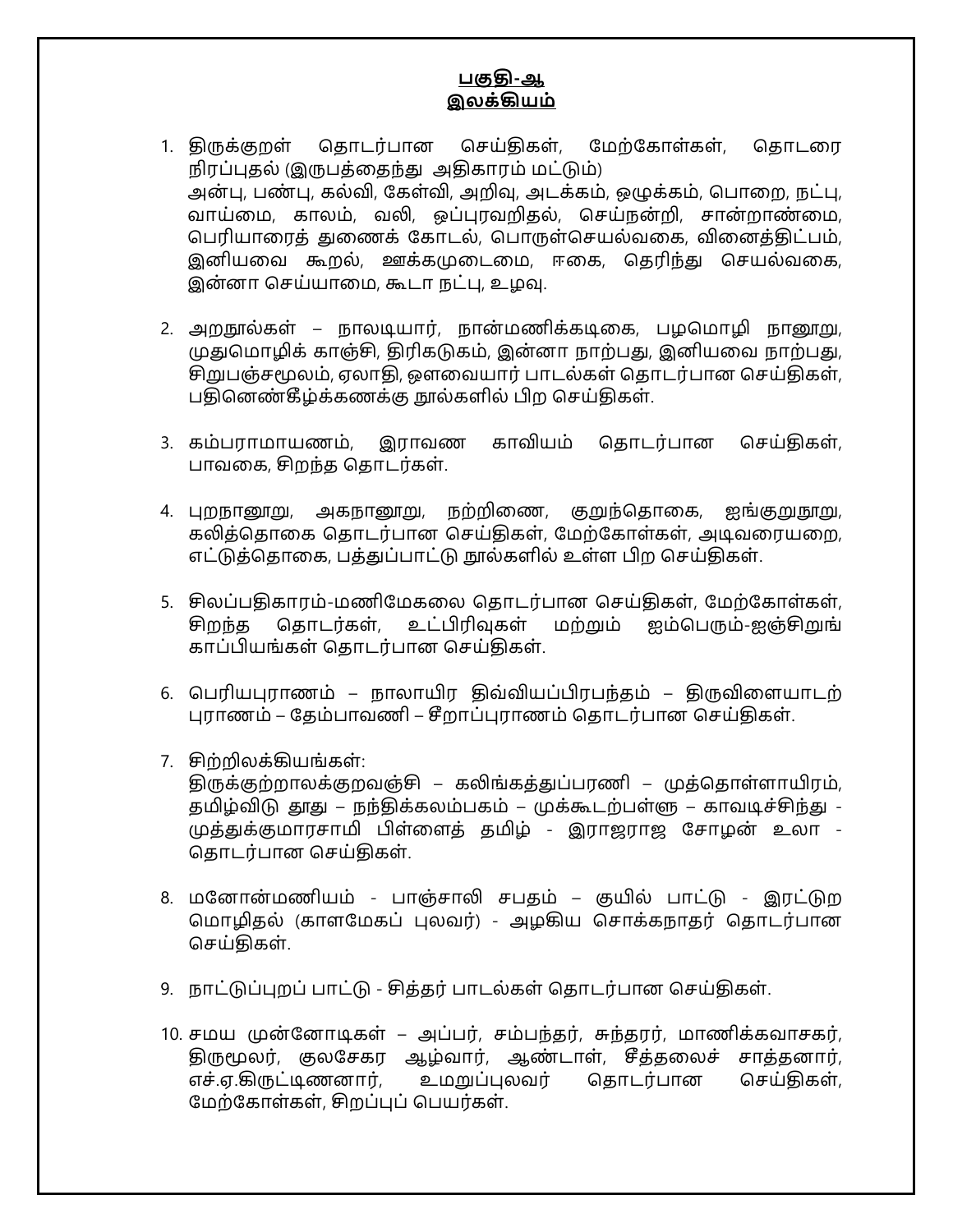#### பகுகி-<u>இ</u> <u>தமிழ் அறிஞர்களும், தமிழ்த் தொண்டும்</u>

- 1. பாரதியார், பாரதிதாசன், நாமக்கல் கவிஞர், கவிமணி தேசிக விநாயகனார் தொடர்பான செய்திகள், சிறந்த தொடர்கள், சிறப்புப் பெயர்கள்.
- 2. மரபுக் கவிதை முடியரசன், வாணிதாசன், சுரதா, கண்ணதாசன், உடுமலை நாராயண கவி, பட்டுக்கோட்டை கல்யாணசுந்தரம், மருதகாசி தொடர்பான செய்திகள், அடைமொழிப் பெயர்கள்.
- 3. புதுக்கவிதை ந.பிச்சமூர்த்தி, சி.சு.செல்லப்பா, தருமு சிவராமு, பசுவய்யா, இரா.மீனாட்சி, சி.மணி, சிற்பி, மு.மேத்தா, ஈரோடு தமிழன்பன், அப்துல்ரகுமான், கலாப்ரியா, கல்யாண்ஜி, ஞானக்கூத்தன் – தொடர்பான செய்திகள், மேற்கோள்கள், சிறப்புத் தொடர்கள் மற்றும் எழுதிய நூல்கள்.
- 4. தமிழில் கடித இலக்கியம் நாட்குறிப்பு, ஜவகர்லால் நேரு, மகாத்மா காந்தி, மு.வரதராசனார், பேரறிஞர் அண்ணா தொடர்பான செய்திகள்.
- 5. . நிகழ்கலை (நாட்டுப்புறக் கலைகள்) தொடர்பான செய்திகள்.
- 6. தமிழில் சிறுகதைகள் தலைப்பு ஆசிரியர் பொருத்துதல்.
- 7. கலைகள் சிற்பம் ஓவியம் பேச்சு திரைப்படக்கலை தொடர்பான செய்திகள்.
- 8. தமிழின் தொன்மை தமிழ்மொழியின் சிறப்பு, திராவிட மொழிகள் தொடர்பான செய்திகள்.
- 9. உரைநடை மறைமலை அடிகள், பரிதிமாற்கலைஞர், ந.மு.வேங்கடசாமி நாட்டார், ரா.பி.சேது, திரு.வி.கல்யாண சுந்தரனார், வையாபுரி, பேரா.தனிநாயகம் அடிகள், செய்குதம்பி பாவலர் – மொழி நடை கொடர்பான செய்திகள்.
- 10. உ.வே.சாமிநாதர், தெ.பொ.மீனாட்சி சுந்தரனார், சி.இலக்குவனார் தமிழ்ப்பணி தொடர்பான செய்திகள்.
- 11. தேவநேயப்பாவாணர்-அகரமுதலி, பாவலரேறு பெருஞ்சித்திரனார், தமிழ்த்தொண்டு தொடர்பான செய்திகள்.
- 12. ஜி.யு.போப் வீரமாமுனிவர் தமிழ்த்தொண்டு சிறப்புத் தொடர்கள்.
- 13. தந்தை பெரியார் பேரறிஞர் அண்ணா முத்துராமலிங்கர் அம்பேத்கர் – காமராசர் – ம.பொ.சிவஞானம் - காயிதேமில்லத் - சமுதாயத் தொண்டு.
- 14. தமிழகம் ஊரும் பேரும், தோற்றம் மாற்றம் பற்றிய செய்திகள்.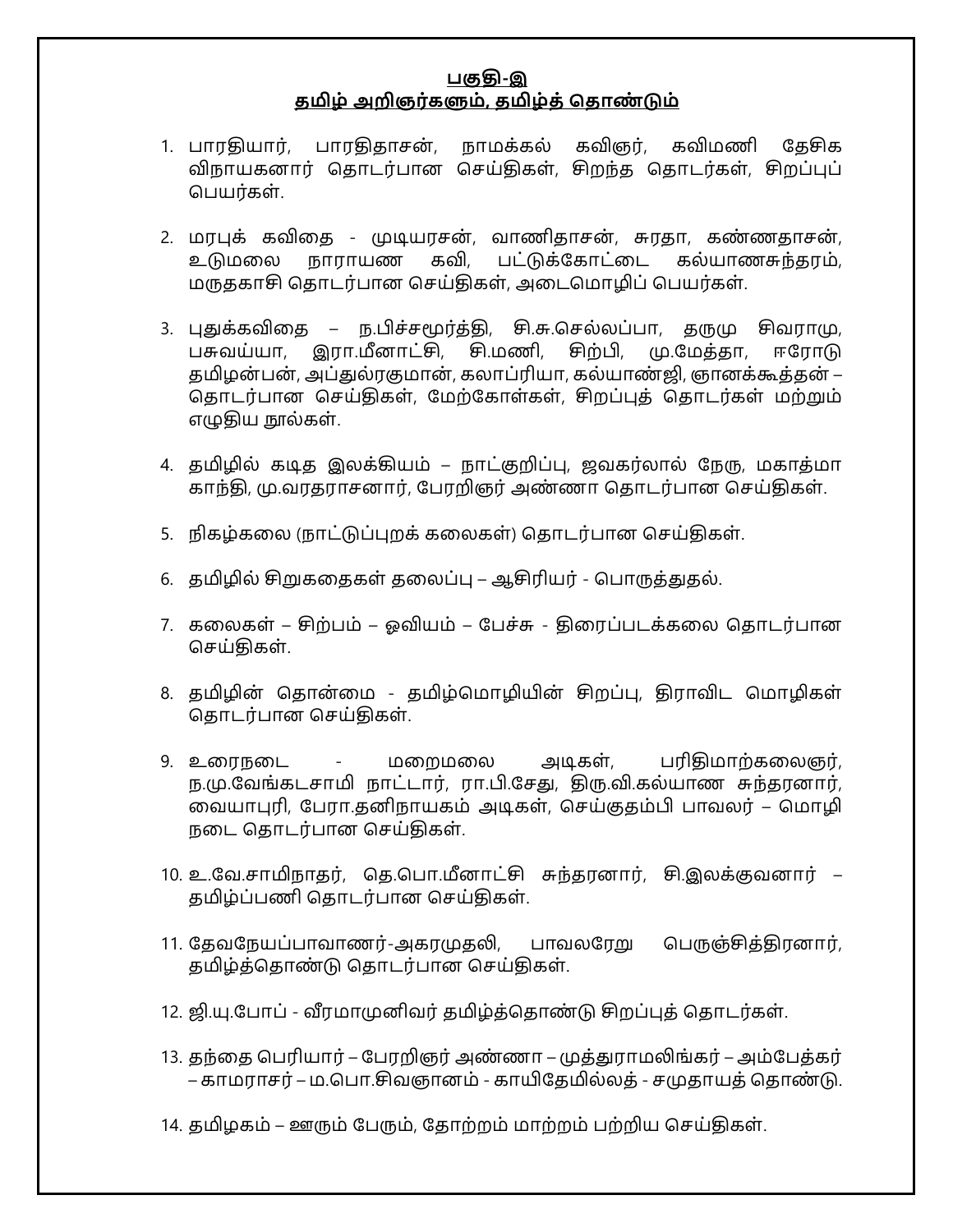- 15. உலகளாவிய தமிழர்கள் சிறப்பும் பெருமையும் தமிழ்ப் பணியும்.
- 16. தமிழ்மொழியின் அறிவியல் சிந்தனைகள் தொடர்பான செய்திகள்.
- 17. தமிழ் மகளிரின் சிறப்பு மூவலூர் ராமாமிர்தம்மாள், டாக்டர் முத்துலட்சுமி அம்மையார், வேலு நாச்சியார் மற்றும் சாதனை மகளிர் -விடுதலைப் போராட்டத்தில் மகளிர் பங்கு - தில்லையாடி வள்ளியம்மை, ராணி மங்கம்மாள், அன்னி பெசன்ட் அம்மையார்.
- 18. தமிழர் வணிகம் தொல்லியல் ஆய்வுகள் கடற் பயணங்கள் தொடர்பான செய்திகள்.
- 19. உணவே மருந்து நோய் தீர்க்கும் மூலிகைகள் தொடர்பான செய்திகள்.
- 20. சமயப் பொதுமை உணர்த்திய தாயுமானவர், இராமலிங்க அடிகளார், திரு.வி.கல்யாண சுந்தரனார் தொடர்பான செய்திகள் – மேற்கோள்கள்.
- 21. நூலகம் பற்றிய செய்திகள்.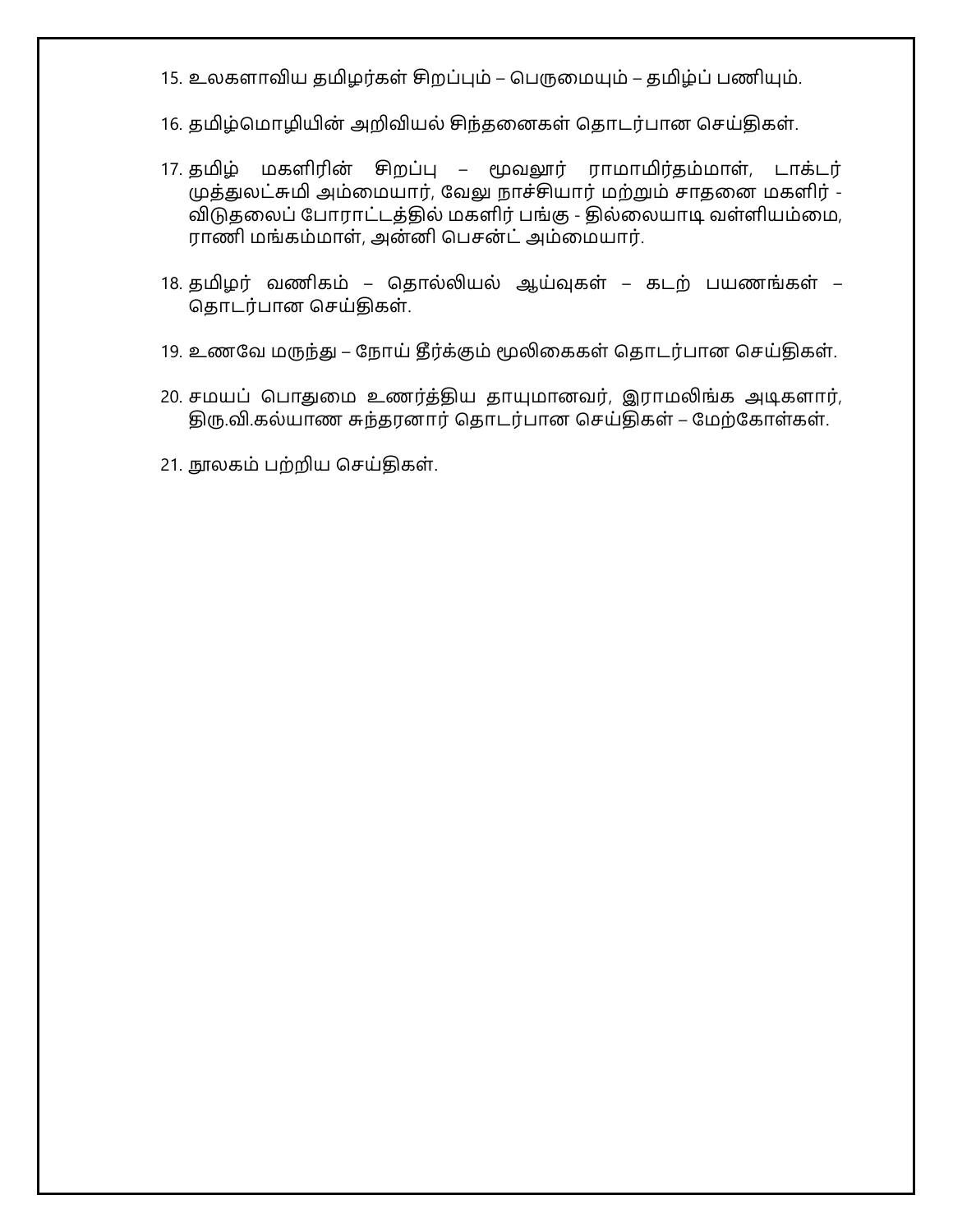## **COMBINED CIVIL SERVICES EXAMINATION-II (Interview Posts and Non-Interview Posts) SYLLABUS FOR PRELIMINARY EXAMINATION**

## **GENERAL ENGLISH**

## **SSLC Standard (Objective Type Examination)**

### **Part-A**

### **Grammar**

- 1. Match the following words and phrases given in Column A with their meanings in Column B.
- 2. Choose the correct 'Synonym' for the underlined word from the options given.
- 3. Choose the correct 'Antonym' for the underlined word from the options given.
- 4. Select the correct word (Prefix, Suffix).
- 5. Fill in the blanks with suitable Article.
- 6. Fill in the blanks with suitable Preposition.
- 7. Select the correct Question Tag.
- 8. Select the correct Tense.
- 9. Select the correct Voice.
- 10. Fill in the blanks (Infinitive, Gerund, Participle).
- 11. Identify the sentence pattern of the following sentence (Subject, Verb, Object...).
- 12. Fill in the blanks with correct Homophones.
- 13. Find out the Error (Articles, Preposition, Noun, Verb, Adjective, Adverb).
- 14. Select the correct sentence.
- 15. Find out the odd words (Verb, Noun, Adjective, Adverb).
- 16. Select the correct Plural forms.
- 17. Identify the sentence (Simple, Compound, Complex Sentence).
- 18. Identify the correct Degree.
- 19. Form a new word by blending the words.
- 20. Form compound words (eg.: Noun+Verb, Gerund+Noun).
- 21. British English  $-\overline{\text{American English}}$ .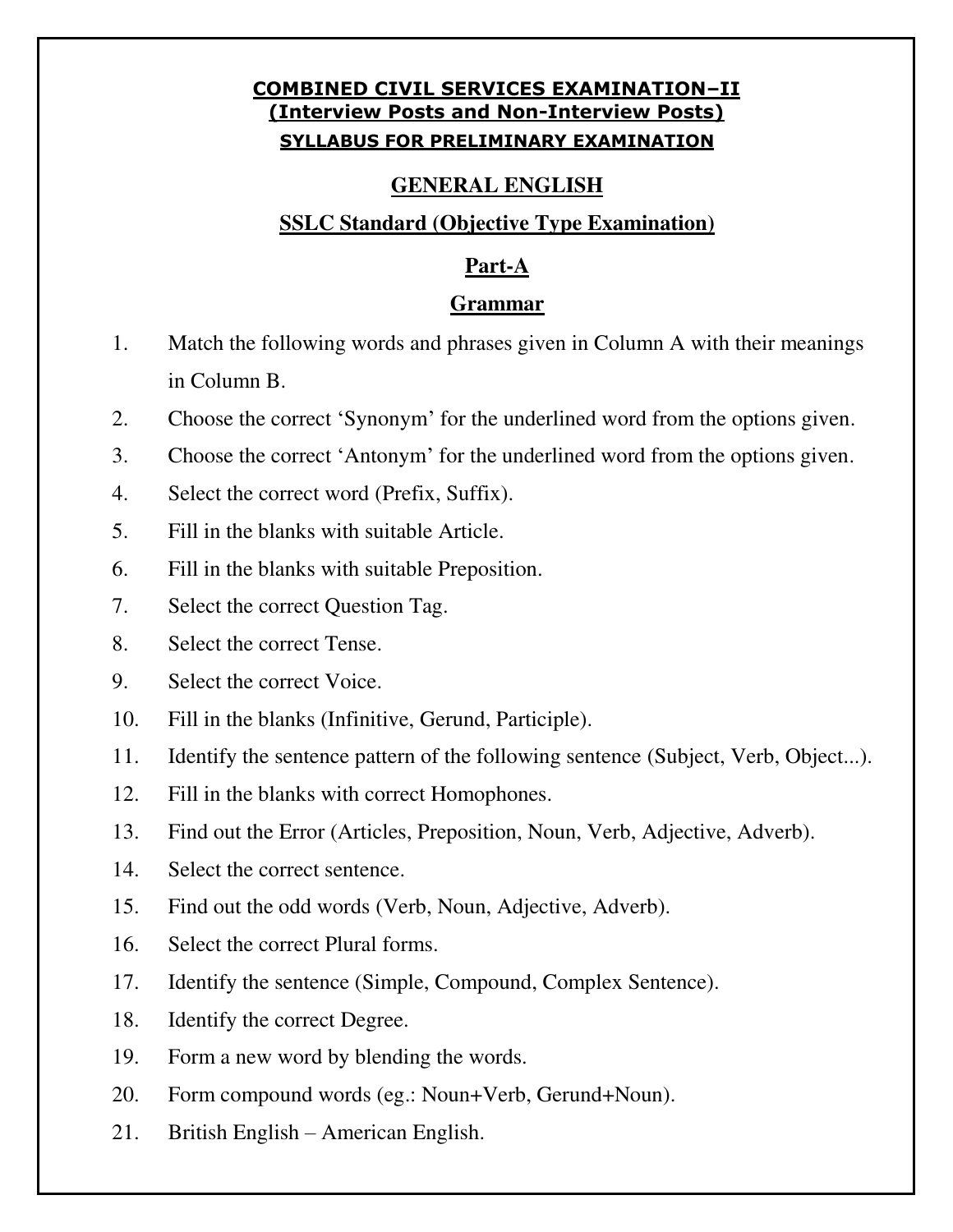### **Part-B**

## **Poetry**

- (a) Figures of Speech  $(Alliteration - Simile - Metaphor - Personification - Onomatopoeia - Anaphora)$  $-$  Rhyme Scheme  $-$  Rhyming Words  $-$  Repetition, etc.)
- (b) Poetry Appreciation
- (c) Important Lines

## **LIST OF POEMS**

- 1. **Life** Henry Van Dyke
- 2. **I am Every Woman** Rakhi Nariani Shirke
- 3. **The Secret of the Machines** Rudyard Kipling
- 4. **The Ant and The Cricket** Adapted from Aesop's fables
- 5. **No Men are Foreign** James Falconer Kirkup
- 6. **The House on Elm Street** Nadia Bush
- 7. **Stopping by Woods on a Snowy Evening** Robert Frost
- 8. **A Poison Tree** William Blake
- 9. **On Killing a Tree** Gieve Patel
- 10. **The Spider and the Fly** Mary Botham Howitt
- 11. **The River** Caroline Ann Bowles
- 12. **The Comet** Norman Littleford
- 13. **The Stick-together Families** Edgar Albert Guest
- 14. **Special Hero** Christina M. Kerschen
- 15. **Making Life Worth While** George Elliot
- 16. **A Thing of Beauty** John Keats
- 17. **Lessons in Life** Brigette Bryant & Daniel Ho
- 18. **My Computer Needs a Break** Shanthini Govindan
- 19. **Your Space** David Bates
- 20. **Sea Fever** John Masefield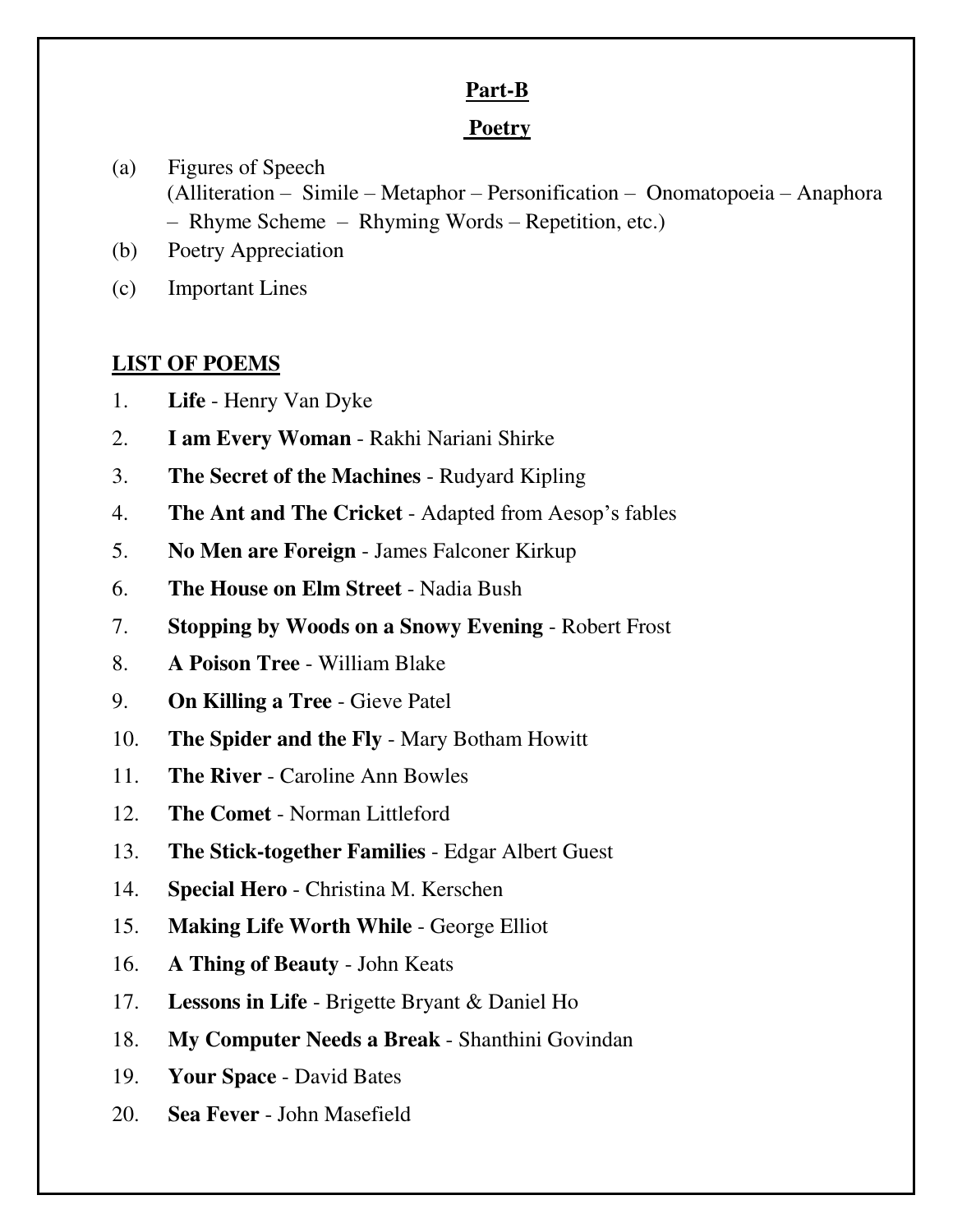- 21. **Courage** Edgar Albert Guest
- 22. **Team Work** Edgar Albert Guest
- 23. **From a Railway Carriage** Robert Louis Stevenson
- 24. **Indian Seasons**  Nisha Dyrene
- 25. **A Tragic Story** William Makepeace Thackeray

## **Part-C**

### **Literary Works**

#### **I. LIST OF PROSE**

- 1. **His First Flight** Liam O'Flaherty
- 2. **The Tempest** Tales From Shakespeare
- 3. **The Last Lesson** Alphonse Daudet
- 4. **The Little Hero of Holland** Mary Mapes Dodge
- 5. **The Dying Detective** Arthur Conan Doyle
- 6. **Learning the Game** (Book Extract) Sachin Tendulkar
- 7. **The Cat and the Painkiller** (An Extract from The Adventures of Tom Sawyer)  $-$  Mark Twain
- 8. **Water The Elixir of Life** Sir C.V.Raman
- 9. **The Story of a Grizzly Cub** William Temple Hornaday
- 10. **Sir Isaac Newton** Nathaniel Hawthorne
- 11. **My Reminiscence** Rabindranath Tagore
- 12. **The Woman on Platform 8** Ruskin Bond
- 13. **The Nose Jewel** C.Rajagopalachari
- 14. **A Birthday Letter** Jawaharlal Nehru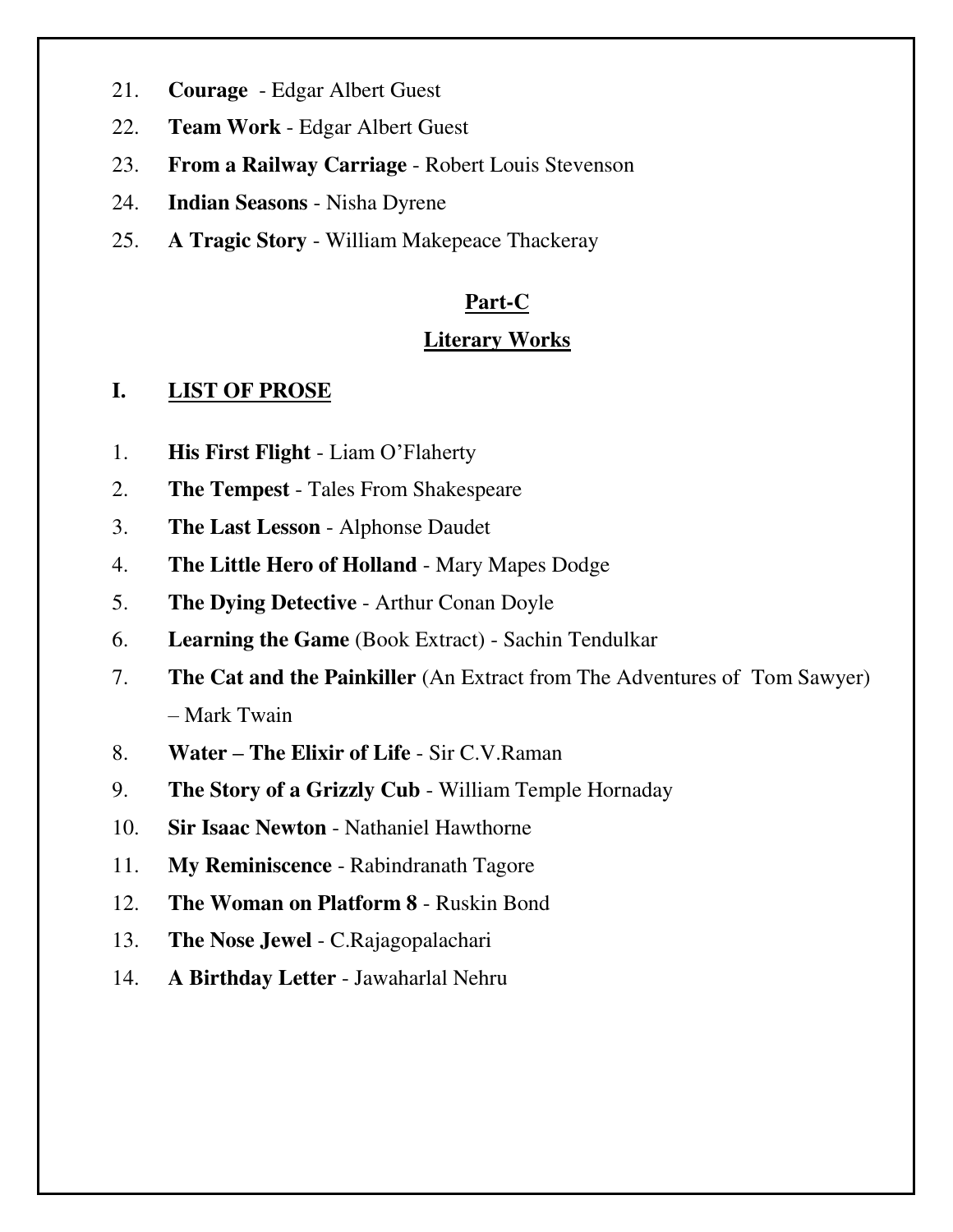## **II. Biographies of** -

Mahatma Gandhi - Jawaharlal Nehru - Subash Chandra Bose - Helen Keller - Kalpana Chawala - Dr.Salim Ali - Rani of Jhansi - Nelson Mandela - Abraham Lincoln

# **III. General Comprehension**

**------------------------**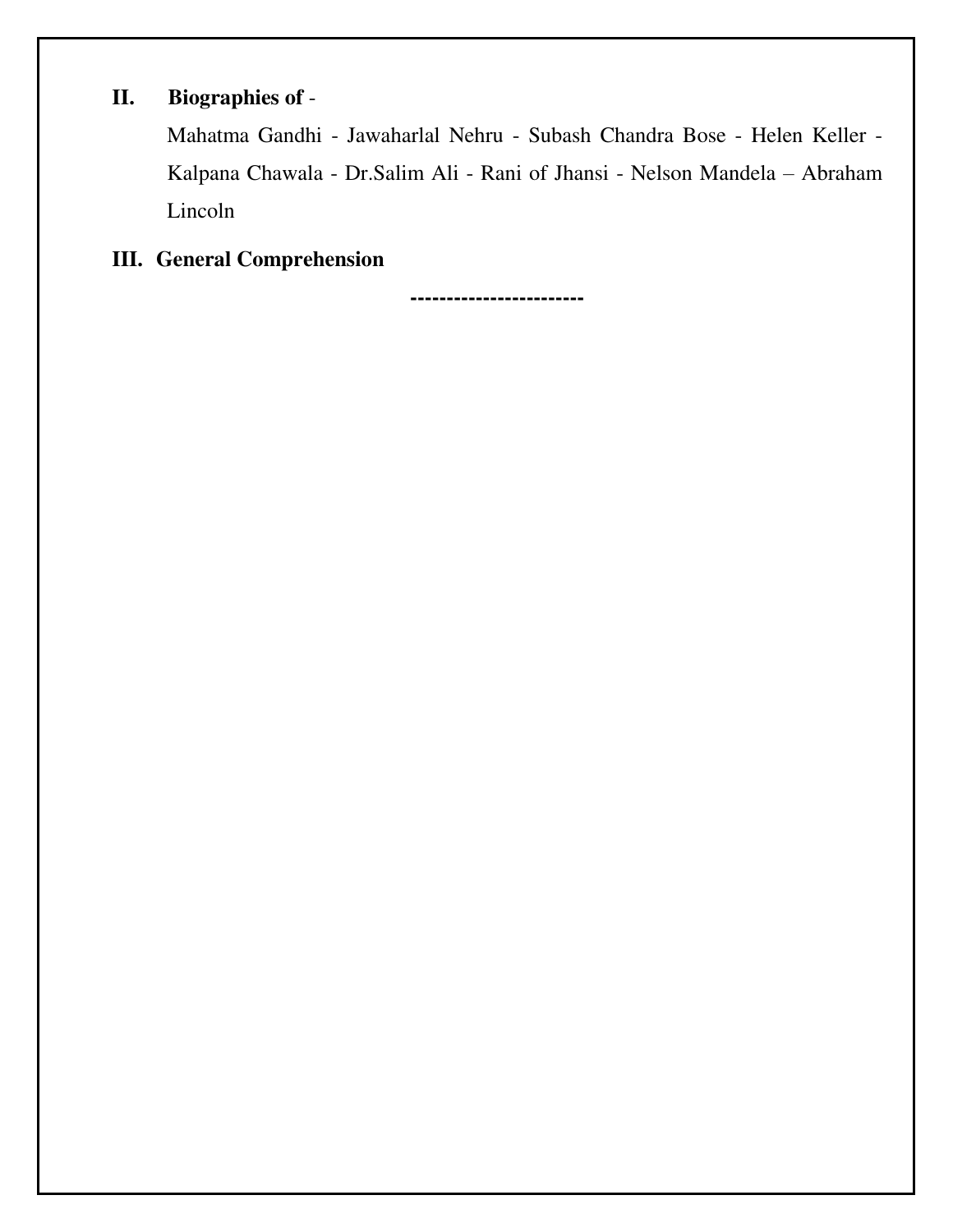#### **Combined Civil Services Examination-II (Interview Posts and Non-Interview Posts)**

### **General Studies (Preliminary Examination) (Degree Standard)**

## **Topics for Objective Type**

#### **UNIT-I: GENERAL SCIENCE**

- **(i)** Scientific Knowledge and Scientific Temper Power of Reasoning - Rote Learning vs Conceptual Learning - Science as a tool to understand the past, present and future.
- **(ii)** Nature of Universe General Scientific Laws Mechanics -Properties of Matter, Force, Motion and Energy - Everyday application of the Basic Principles of Mechanics, Electricity and Magnetism, Light, Sound, Heat, Nuclear Physics, Laser, Electronics and Communications.
- **(iii)** Elements and Compounds, Acids, Bases, Salts, Petroleum Products, Fertilisers, Pesticides.
- **(iv)** Main concepts of Life Science, Classification of Living Organisms, Evolution, Genetics, Physiology, Nutrition, Health and Hygiene, Human Diseases.
- **(v)** Environment and Ecology.

#### **UNIT-II: CURRENT EVENTS**

- **(i)** History Latest diary of events National symbols Profile of States - Eminent personalities and places in news - Sports -Books and authors.
- **(ii)** Polity Political parties and political system in India Public awareness and General administration - Welfare oriented Government schemes and their utility, Problems in Public Delivery Systems.
- **(iii)** Geography Geographical landmarks.
- **(iv)** Economics Current socio economic issues.
- **(v)** Science Latest inventions in Science and Technology.
- **(vi)** Prominent Personalities in various spheres Arts, Science, Literature and Philosophy.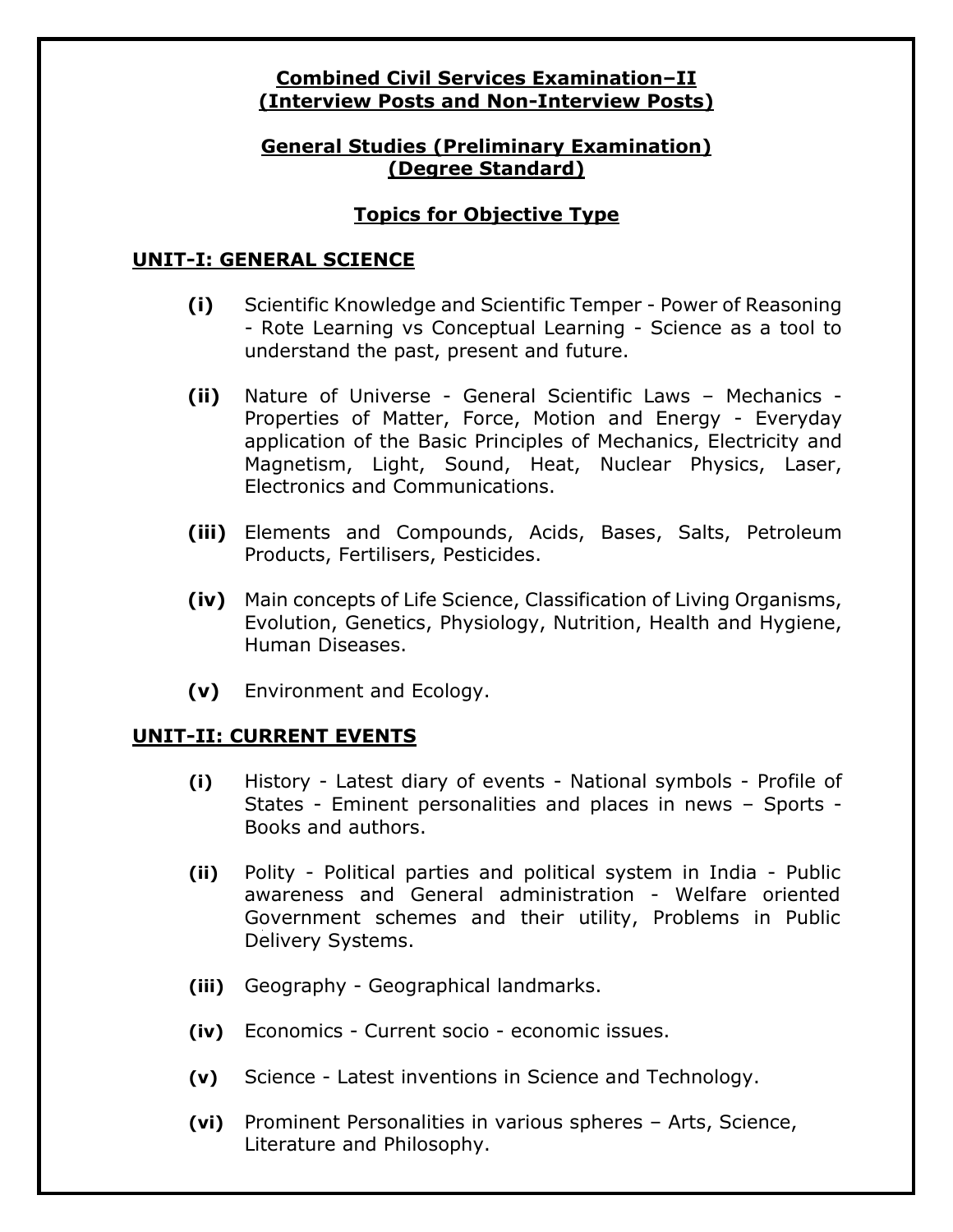## **UNIT-III: GEOGRAPHY OF INDIA**

- **(i)** Location Physical features Monsoon, Rainfall, Weather and Climate - Water Resources - Rivers in India - Soil, Minerals and Natural Resources - Forest and Wildlife - Agricultural pattern.
- **(ii)** Transport Communication.
- **(iii)** Social Geography Population density and distribution Racial, Linguistic Groups and Major Tribes.
- **(iv)** Natural calamity Disaster Management Environmental pollution: Reasons and preventive measures - Climate change ± Green energy.

#### **UNIT**±**IV: HISTORY AND CULTURE OF INDIA**

- **(i)** Indus Valley Civilization Guptas, Delhi Sultans, Mughals and Marathas - Age of Vijayanagaram and Bahmani Kingdoms - South Indian History.
- **(ii)** Change and Continuity in the Socio-Cultural History of India.
- **(iii)** Characteristics of Indian Culture, Unity in Diversity Race, Language, Custom.
- **(iv)** India as a Secular State, Social Harmony.

#### **UNIT-V: INDIAN POLITY**

- **(i)** Constitution of India Preamble to the Constitution Salient features of the Constitution - Union, State and Union Territory.
- **(ii)** Citizenship, Fundamental Rights, Fundamental Duties, Directive Principles of State Policy.
- **(iii)** Union Executive, Union Legislature State Executive, State Legislature - Local Governments, Panchayat Raj.
- **(iv)** Spirit of Federalism: Centre State Relationships.
- **(v)** Election Judiciary in India Rule of Law.
- **(vi)** Corruption in Public Life Anti-corruption measures Lokpal and Lok Ayukta - Right to Information - Empowerment of Women - Consumer Protection Forums, Human Rights Charter.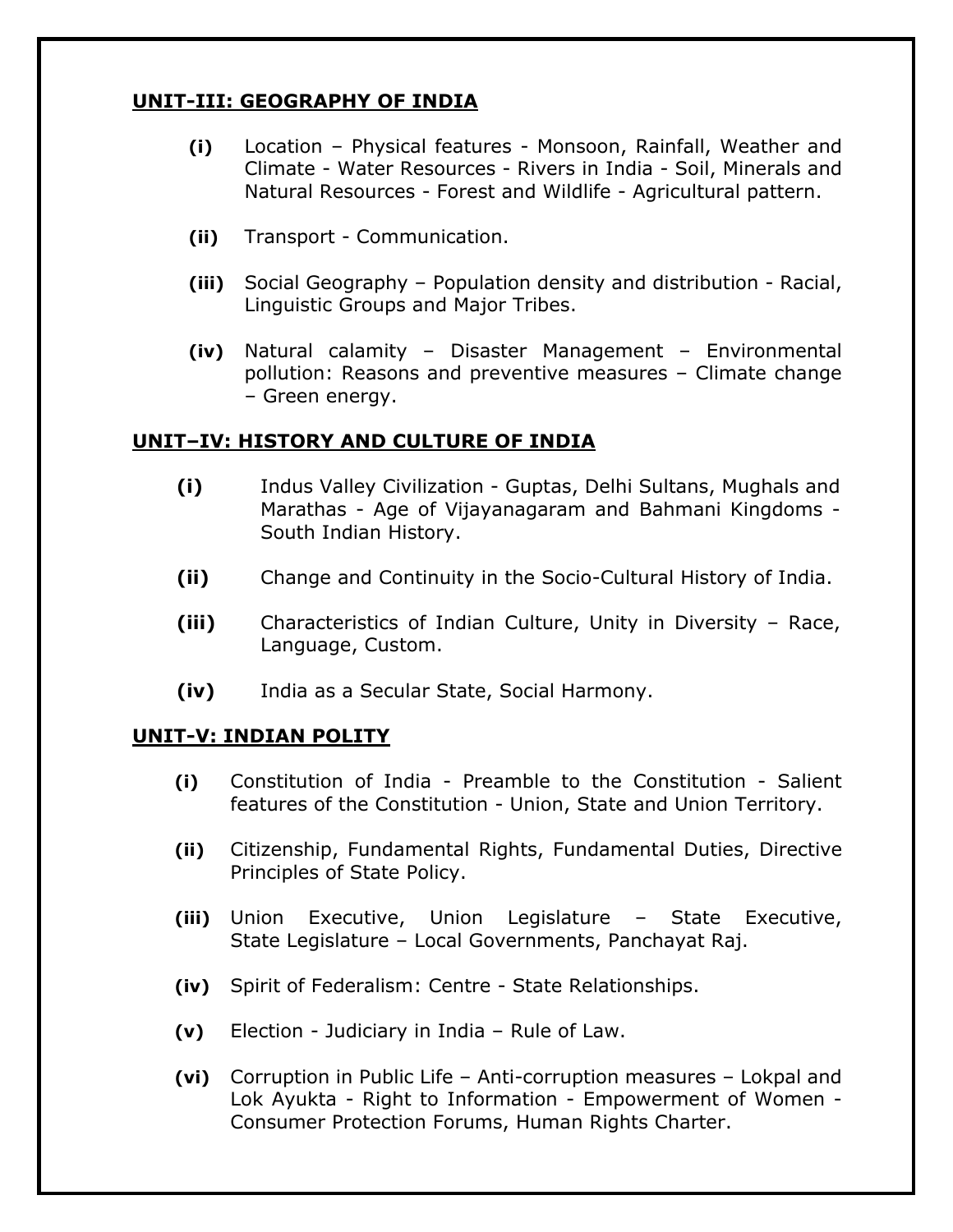## **UNIT-VI: INDIAN ECONOMY**

- **(i)** Nature of Indian Economy Five year plan models an assessment – Planning Commission and Niti Ayog.
- **(ii)** Sources of revenue Reserve Bank of India Fiscal Policy and Monetary Policy - Finance Commission – Resource sharing between Union and State Governments - Goods and Services Tax.
- **(iii)** Structure of Indian Economy and Employment Generation, Land Reforms and Agriculture - Application of Science and Technology in Agriculture - Industrial growth - Rural Welfare Oriented Programmes - Social Problems - Population, Education, Health, Employment, Poverty.

### **UNIT-VII: INDIAN NATIONAL MOVEMENT**

- **(i)** National Renaissance Early uprising against British rule Indian National Congress - Emergence of leaders - B.R.Ambedkar, Bhagat Singh, Bharathiar, V.O.Chidambaranar Jawaharlal Nehru, Kamarajar, Mahatma Gandhi, Maulana Abul Kalam Azad, Thanthai Periyar, Rajaji, Subash Chandra Bose, Rabindranath Tagore and others.
- **(ii)** Different modes of Agitation: Growth of Satyagraha and Militant Movements.
- **(iii)** Communalism and Partition.

#### **UNIT-VIII: History, Culture, Heritage and Socio - Political Movements in Tamil Nadu**

- **(i)** History of Tamil Society, related Archaeological discoveries, Tamil Literature from Sangam Age till contemporary times.
- **(ii)** Thirukkural : (a) Significance as a Secular Literature
	- (b) Relevance to Everyday Life
	- (c) Impact of Thirukkural on Humanity
	- (d) Thirukkural and Universal Values Equality, Humanism, etc
	- (e) Relevance to Socio Politico Economic affairs
	- (f) Philosophical content in Thirukkural
- **(iii)** Role of Tamil Nadu in freedom struggle Early agitations against British Rule - Role of women in freedom struggle.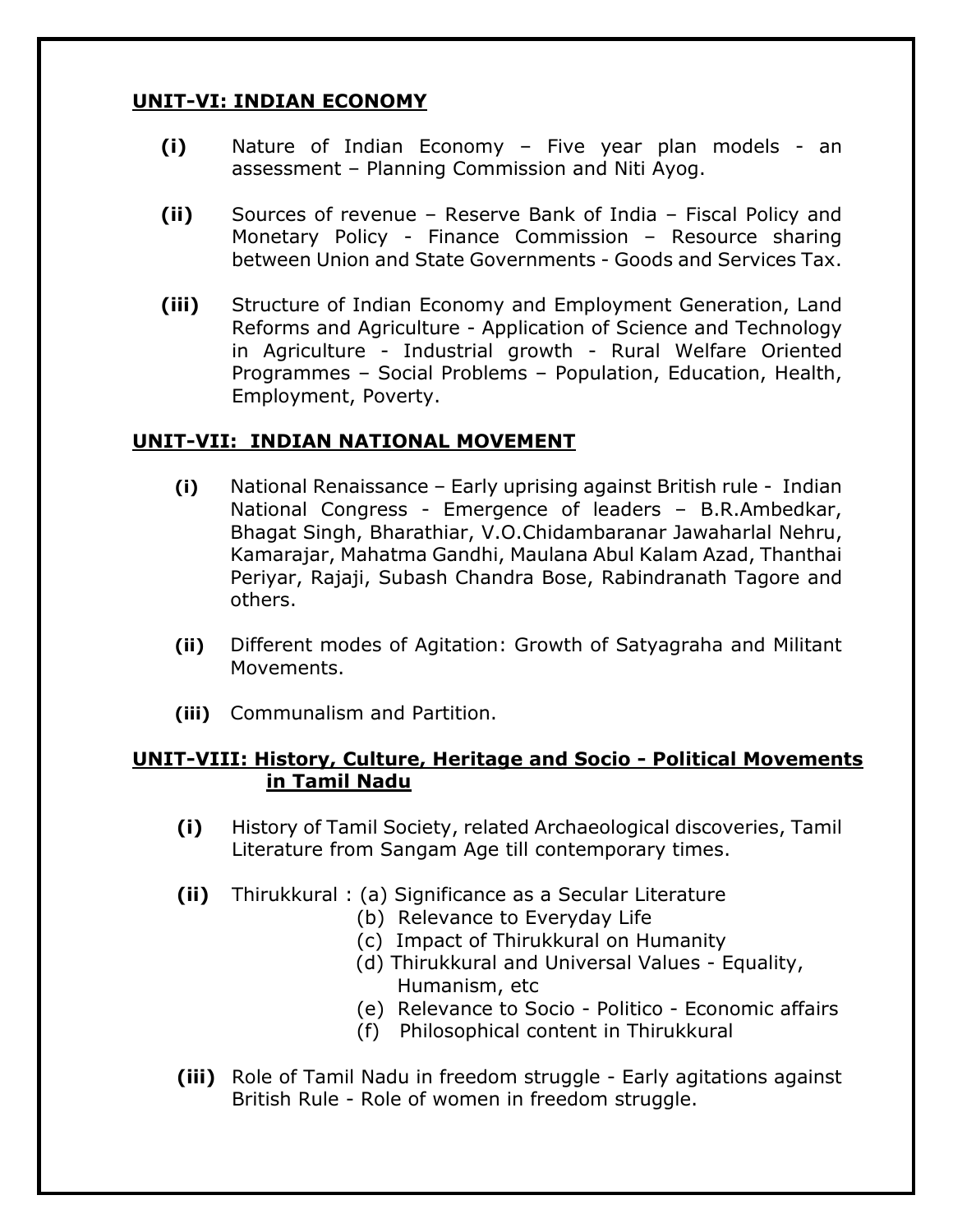**(iv)** Evolution of 19th and 20th Century Socio-Political Movements in Tamil Nadu - Justice Party, Growth of Rationalism - Self Respect Movement, Dravidian Movement and Principles underlying both these Movements, Contributions of Thanthai Periyar and Perarignar Anna.

### **UNIT**±**IX: Development Administration in Tamil Nadu**

- **(i)** Human Development Indicators in Tamil Nadu and a comparative assessment across the Country - Impact of Social Reform Movements in the Socio - Economic Development of Tamil Nadu.
- **(ii)** Political parties and Welfare schemes for various sections of people – Rationale behind Reservation Policy and access to Social Resources - Economic trends in Tamil Nadu - Role and impact of social welfare schemes in the Socio - Economic Development of Tamil Nadu.
- **(iii)** Social Justice and Social Harmony as the Cornerstones of Socio-Economic Development.
- **(iv)** Education and Health Systems in Tamil Nadu.
- **(v)** Geography of Tamil Nadu and its impact on Economic growth.
- **(vi)** Achievements of Tamil Nadu in various fields.
- **(vii)** e-Governance in Tamil Nadu.

### **UNIT-X: APTITUDE AND MENTAL ABILITY**

- **(i)** Simplification ± Percentage Highest Common Factor (HCF) Lowest Common Multiple (LCM).
- **(ii)** Ratio and Proportion.
- **(iii)** Simple interest Compound interest Area Volume Time and Work.
- **(iv)** Logical Reasoning Puzzles-Dice Visual Reasoning Alpha numeric Reasoning - Number Series.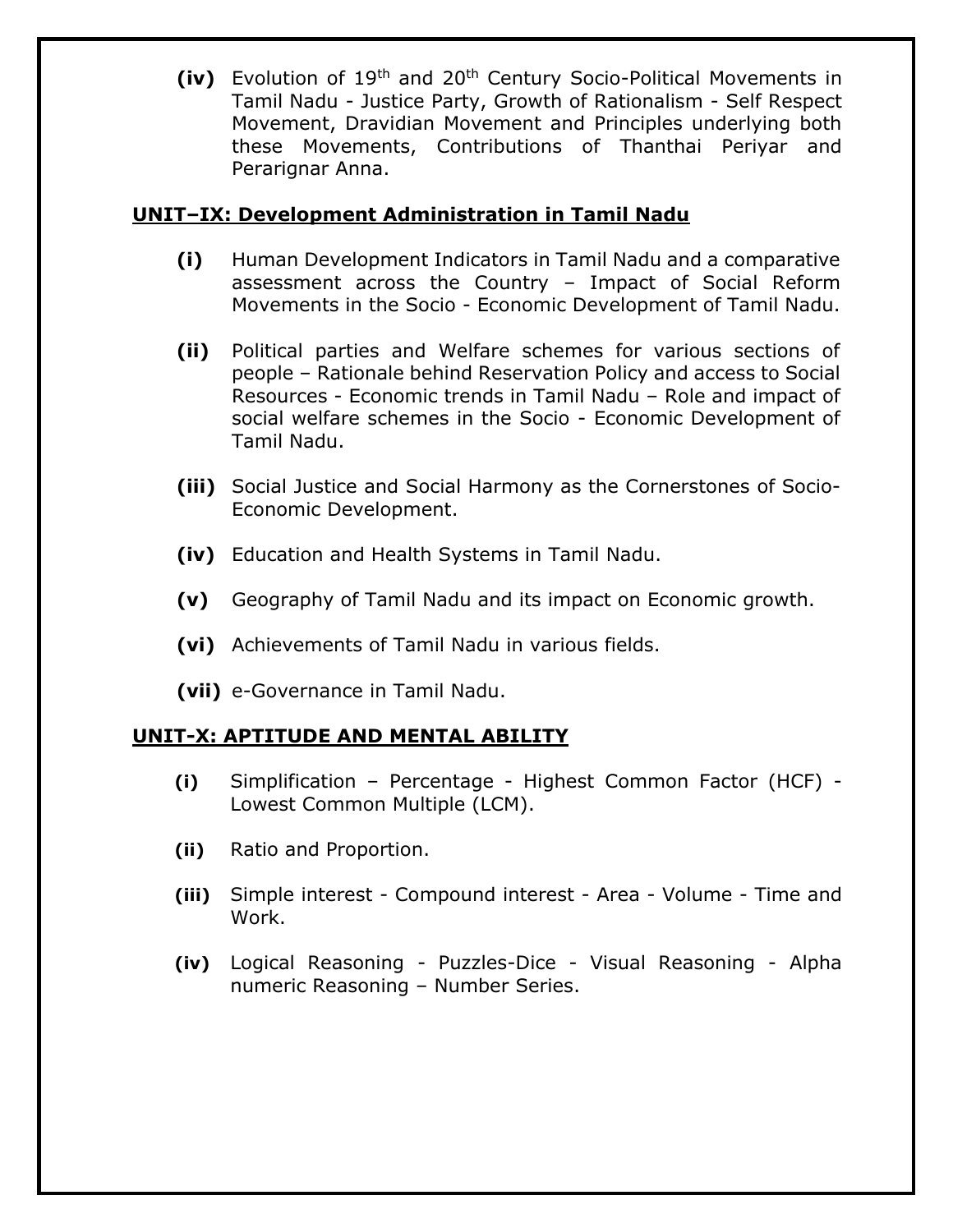### **COMBINED CIVIL SERVICES EXAMINATION**±**II (Interview Posts and Non-Interview Posts) SYLLABUS FOR PRELIMINARY EXAMINATION**

பொது அறிவு (முதல் நிலை தேர்வு) **(**ஜஜூஜஜஂஜ**)** 

#### கொள்குறி வகைகளுக்கான தலைப்புகள்

#### அலகு–I: பொது அ**றிவியல்**

- (i) அறிவியல் அறிவு மற்றும் அறிவியல் உணர்வு பகுத்தறிதல் பொருள் உணராமல் கற்றலும் கருத்துணர்ந்து கற்றலும் - கடந்த காலம், நிகழ்காலம், எதிர்காலம் பற்றி புரிந்து கொள்வதற்கான ஒரு கருவி அறிவியல்.
- <mark>(ii)</mark> பேரண்டத்தின் இயல்பு பொது அறிவியல் விதிகள் இயக்கவியல் -பருப்பொருளின் பண்புகள், விசை, இயக்கம் மற்றும் ஆற்றல் - அன்றாட வாழ்வில் இயக்கவியல், மின்னியல், காந்தவியல், ஒளி, ஒலி, வெப்பம், அணுக்கரு இயற்பியல், லேசர் (LASER), மின்னணுவியல் மற்றும் ககவல் தொடர்பியல் ஆகியவற்றின் அடிப்படை கோட்பாடுகளின் பயன்பாடுகள்.
- **(iii)** கனிமங்களும் சேர்மங்களும், அமிலங்கள், காரங்கள், உப்பகள், பெட்ரோலிய பொருட்கள், உரங்கள், பூச்சிகொல்லிகள்.
- <mark>(iv)</mark> உயிரியலின் முக்கியகோட்பாடுகள், உயிர் உலகின் வகைப்பாடு, பரிணாமம், மரபியல், உடலியங்கியல், உணவியல், உடல் நலம் மற்றும் சுகாதாரம், மனிதநோய்கள்.
- **(v)** சுற்றுப்புறச்சூழல் மற்றும் சூழலியல்.

#### <u>அலகு-II: நடப்பு நிகழ்வுகள்</u>

- (i) வரலாறு அண்மை நிகழ்வுகளின் தொகுப்பு தேசியச் சின்னங்கள் மாநிலங்கள் குறித்த விவரங்கள் - செய்திகளில் இடம்பெற்ற சிறந்த ஆளுமைகளும் இடங்களும் - விளையாட்டு – நூல்களும் ஆசிரியர்களும்.
- <mark>(ii)</mark> ஆட்சியியல் இந்தியாவில் அரசியல் கட்சிகளும் ஆட்சியியல் முறைமைகளும் - பொது விழிப்புணர்வும் (Public Awareness) பொது நிர்வாகமும் – நலன்சார் அரசுத் திட்டங்களும் அவற்றின் பயன்பாடும், பொது விநியோக அமைப்புகளில் நிலவும் சிக்கல்கள்.
- **(iii)**புவியியல் புவியியல் அடையாளங்கள்.
- (iv) பொருளாதாரம் தற்போதைய சமூக பொருளாதார பிரச்சினைகள்.
- <mark>(v)</mark> அறிவியல் அறிவியல் மற்றும் தொழில்நுட்பத்தில் அண்மைக்கால கண்டுபிடிப்புகள்.
- **(vi)** கலை, அறிவியல், இலக்கியம் மற்றும் கக்துவம் ஆகிய வெவ்வேறு துறைகளில் கனிக்துவம் கொண்ட ஆளுமைகள்

#### அலகு–III: இந்**தியாவின் பவியியல்**

- **(i)** அமைவிடம் இயற்கை அமைவுகள் பருவமழை, மழைப்பொழிவு, வானிலை மற்றும் காலநிலை – நீர் வளங்கள் – இந்திய ஆறுகள் – மண், கனிம வளங்கள் மற்றும் இயற்கை வளங்கள் – காடு மற்றும் வன உயிரினங்கள் – வேளாண் முறைகள்.
- **(ii)** போக்குவரத்து தகவல் தொடர்பு.
- **(iii)**சமூகப் புவியியல் மக்கள் தொகை அடர்த்தி மற்றும் பரவல் இனம், மொழிக் குழுக்கள் மற்றும் முக்கியப் பழங்குடிகள்.
- **(iv)** இயற்கைப் பேரிடர் பேரிடர் மேலாண்மை சுற்றுச்சூழல் மாசுபடுதல்: காரணங்களும் கடுப்பு முறைகளும் – பருவநிலை மாற்றம் – பசுமை ஆற்றல்.

1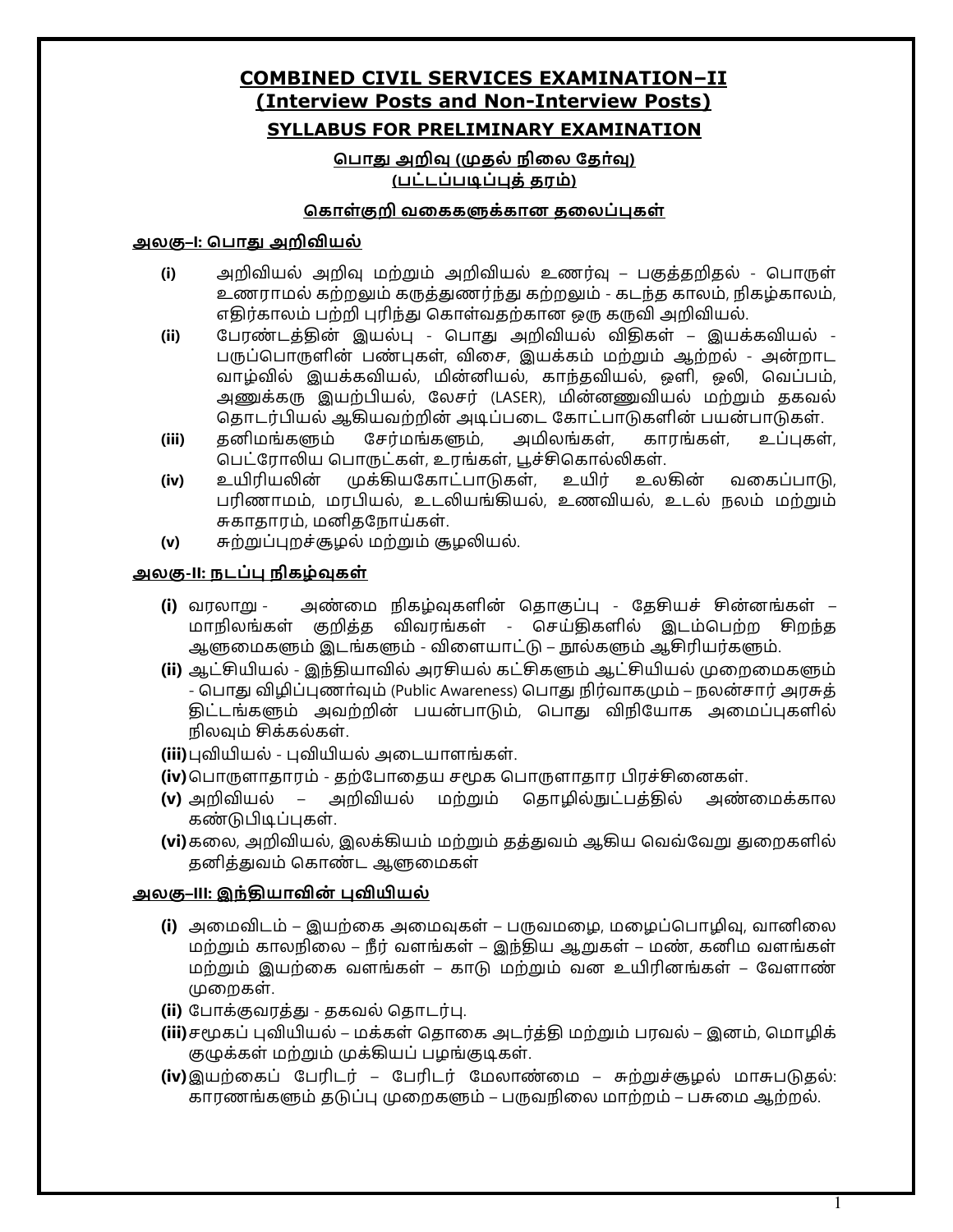#### அலகு–IV: இந்தியாவின் வரலாறும் பண்பாடும்

- (i) சிந்து சமவெளி நாகரிகம் குப்தர்கள், தில்லி சுல்தான்கள், முகலாயர்கள் மற்றும் மராத்தியர்கள் – விஜயநகர மற்றும் பாமினி அரசுகளின் காலம் - தென் இந்திய வரலாறு.
- **(ii)** இந்திய சமூகப் பண்பாட்டு வரலாற்றில் மாற்றங்களும் தொடர்ச்சியும்.
- **(iii)**இந்தியப் பண்பாட்டின் இயல்புகள், வேற்றுமையில் ஒற்றுமை இனம், மொழி, வழக்காறு.
- **(iv)** இந்தியா ஒரு மதச்சார்பற்ற நாடு, சமூக நல்லிணக்கம்.

#### அலகு-V: இந்**திய ஆட்சியியல்**

- (i) இந்திய அரசியலமைப்பு அரசியலமைப்பின் முகவுரை அரசியலமைப்பின் முக்கிய கூறுகள் - ஒன்றியம், மாநிலம் மற்றும் யூனியன் பிரேதசங்கள்.
- **(ii)** குடியுரிமை, அடிப்படை உரிமைகள், அடிப்படைக் கடமைகள், அரசின் நெறிமுறைக் கோட்பாடுகள்.
- <mark>(iii)</mark> ஒன்றிய நிர்வாகம், ஒன்றிய நாடாளுமன்றம் மாநில நிர்வாகம், மாநில சட்டமன்றம் – உள்ளாட்சி அமைப்புகள், பஞ்சாயத்து ராஜ்.
- **(iv)** கூட்டாட்சியின் அடிப்படைத் தன்மைகள்: மத்திய மாநில உறவுகள்.
- <mark>(v)</mark> தேர்தல் இந்திய நீதி அமைப்புகள் சட்டத்தின் ஆட்சி.
- <mark>(vi)</mark>பொதுவாழ்வில் ஊழல் ஊழல் தடுப்பு நடவடிக்கைகள்- லோக்பால் மற்றும் லோக் ஆயுக்கா - தகவல் உரிமை - பெண்களுக்கு அதிகாரமளித்தல் -நுகர்வோர் பாதுகாப்பு அமைப்புகள் - மனித உரிமைகள் சாசனம்.

#### <u>அலகு-VI: இந்தியப் பொருளாதாரம்</u>

- (i) இந்தியப் பொருளாதாரத்தின் இயல்புகள் ஐந்தாண்டு திட்ட மாதிரிகள் ஒரு மதிப்பீடு - திட்டக்குழு மற்றும் நிதி ஆயோக்.
- **(ii)**உஉஏஃஜ ୬ஏஜ୷இஜ ୭ஜொஃ ஐஜஉஜ உஜழ ஐொ ୷ஏஇஜ୷ ஂஅஜஂஜ பணவியல் கொள்கை - நிதி ஆணையம் – மக்திய மாநில அரசுகளுக்கிடையேயான நிதிப் பகிர்வு - சரக்கு மற்றும் சேவை வரி.
- <mark>(iii) இந்திய பொருளாதார அமைப்பு மற்றும் வேலைவாய்ப்பு உருவாக்கம்,</mark> நிலச் சீர்திருத்தங்கள் மற்றும் வேளாண்மை - வேளாண்மையில் அறிவியல் தொழில்நுட்பத்தின் பயன்பாடு – தொழில் வளர்ச்சி – ஊரக நலன்சார் திட்டங்கள் – சமூகப் பிரச்சினைகள் - மக்கள் தொகை, கல்வி, நலவாழ்வு, வேலைவாய்ப்பு, வறுமை.

#### அலகு–VII: இந்திய தேசிய இயக்கம்

- <mark>(i)</mark> தேசிய மறுமலர்ச்சி ஆங்கிலேயர் ஆட்சிக்கு எதிரான தொடக்க கால எழுச்சிகள் – இந்திய தேசிய காங்கிரஸ் – தலைவர்கள் உருவாதல் – பி.ஆர்.அம்பேத்கர், பகத்சிங், பாரதியார், வ.உ.சிதம்பரனார், ஜவகர்லால் நேரு, காமராசர், மகாத்மா காந்தி, மௌலானா அபுல் கலாம் ஆசாத், தந்தை பெரியார், இராஜாஜி, சுபாஷ் சந்திர போஸ், ரவீந்திரநாத் தாகூர் மற்றும் பலர்.
- **(ii)** விடுதலைப் போராட்டத்தின் பல்வேறு நிலைகள்: அகிம்சை முறையின் வளர்ச்சி மற்றும் புரட்சிகர இயக்கங்கள்.
- **(iii)** வகுப்புவாதம் மற்றும் கேசப்பிரிவினை.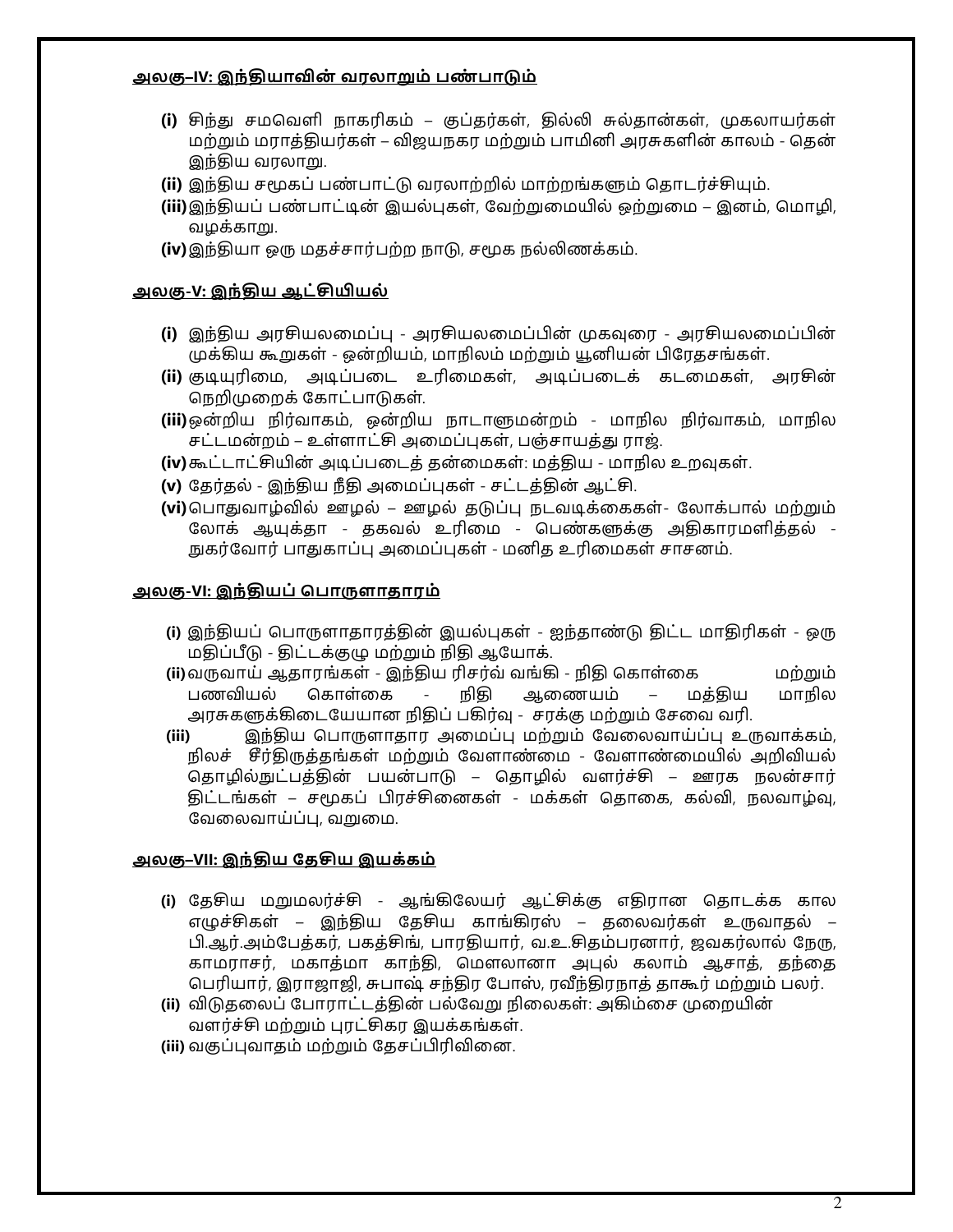#### அலகு–VIII: தமிழ்நாட்டின் வரலாறு, மரபு, பண்பாடு மற்றும் சமூக – அரசியல் இயக்கங்கள்

- (i) தமிழ் சமுதாய வரலாறு, அது தொடர்பான தொல்லியல் கண்டுபிடிப்புகள், சங்க காலம் முதல் இக்காலம் வரையிலான தமிழ் இலக்கிய வரலாறு.
- **(ii)** கிருக்குறள்:
	- அ) மதச் சார்பற்ற தனித்தன்மையுள்ள இலக்கியம்.
	- ஆ) அன்றாட வாழ்வியலோடு தொடர்புத் தன்மை
	- இ) மானுடத்தின் மீதான திருக்குறளின் தாக்கம்
	- ஈ) திருக்குறளும் மாறாத விழுமியங்களும் சமத்துவம், மனிதநேயம் முகலானவை
	- உ) சமூக அரசியல் பொருளாதார நிகழ்வுகளில் திருக்குறளின் பொருத்தப்பாடு
	- ஊ) திருக்குறளில் தத்துவக் கோட்பாடுகள்
- **(iii)**விடுதலைப் போராட்டத்தில் தமிழ்நாட்டின் பங்கு ஆங்கிலேயருக்கு எதிரான தொடக்க கால கிளர்ச்சிகள் – விடுதலைப் போராட்டத்தில் பெண்களின் பங்கு.
- (iv)பத்தொன்பது மற்றும் இருபதாம் நூற்றாண்டுகளில் தமிழ்நாட்டின் சமூக அரசியல் இயக்கங்களின் பரிணாம வளர்ச்சி – நீதிக்கட்சி, பகுத்தறிவு வாதத்தின் வளர்ச்சி - சுயமரியாதை இயக்கம், திராவிட இயக்கம் மற்றும் இவ்வியக்கங்களுக்கான அடிப்படை கொள்கைகள், தந்தை பெரியார் மற்றும் பேரறிஞர் அண்ணாவின் பங்களிப்புகள்.

#### <u>அலகு-IX: தமிழகத்தில் வளர்ச்சி நிர்வாகம்</u>

- (i) சுதமிழ்நாட்டின் மனிதவள மேம்பாட்டுக் குறியீடுகளும் அவற்றை தே<del>ச</del>ிய மற்றும் பிற மாநிலங்களுக்கான குறியீடுகளுடன் ஒப்பாய்வும் தமிழகத்தின் சமூக பொருளாதார வளர்ச்சிக்கு சமூக மறுமலர்ச்சி இயக்கங்களின் பங்களிப்பு.
- **(ii)** அரசியல் கட்சிகளும் பலதரப்பு மக்களுக்கான நலத்திட்டங்களும் இடஒதுக்கீட்டுக் கொள்கைக்கான நியாயங்களும் சமூக வளங்களைப் பெறும் வாய்ப்புகளும் – தமிழகத்தின் பொருளாதார போக்குகள் தமிழகத்தின் சமூக பொருளாதார வளர்ச்சியில் சமூகநலத் திட்டங்களின் காக்கமும் பங்களிப்பும்.
- **(iii)** சமூக நீதியும் சமூக நல்லிணக்கமும் சமூகப் பொருளாதார மேம்பாட்டின் மூலாதாரங்கள்.
- **(iv)** தமிழகத்தின் கல்வி மற்றும் நலவாழ்வு (Health) முறைமைகள் .
- <mark>(v)</mark> சுமிழகப் பவியியல் கூறுகளும் பொருளாகார வளர்ச்சியில் அவற்றின் தாக்கமும்.
- **(vi)** பல்வேறு துறைகளில் தமிழகம் நிகழ்த்தியுள்ள சாதனைகள்.
- **(vii)** தமிழகத்தில் மின்னாளுகை.

#### <u>அலகு–X: திறனறிவும் மனக்கணக்கு நுண்ணறிவும் (APTITUDE AND MENTAL ABILITY)</u>

- (i) சுருக்குதல் விழுக்காடு மீப்பெறு பொதுக் காரணி (HCF) மீச்சிறு பொது மடங்கு (LCM).
- **(ii)** விகிதம் மற்றும் விகிதாச்சாரம்.
- **(iii)** தனி வட்டி கூட்டு வட்டி பரப்பு கொள்ளளவு காலம் மற்றும் வேலை.
- **(iv)** தருக்கக் காரணவியல் புதிர்கள் பகடை காட்சிக் காரணவியல் எண் எழுத்துக் காரணவியல் – எண் வரிசை.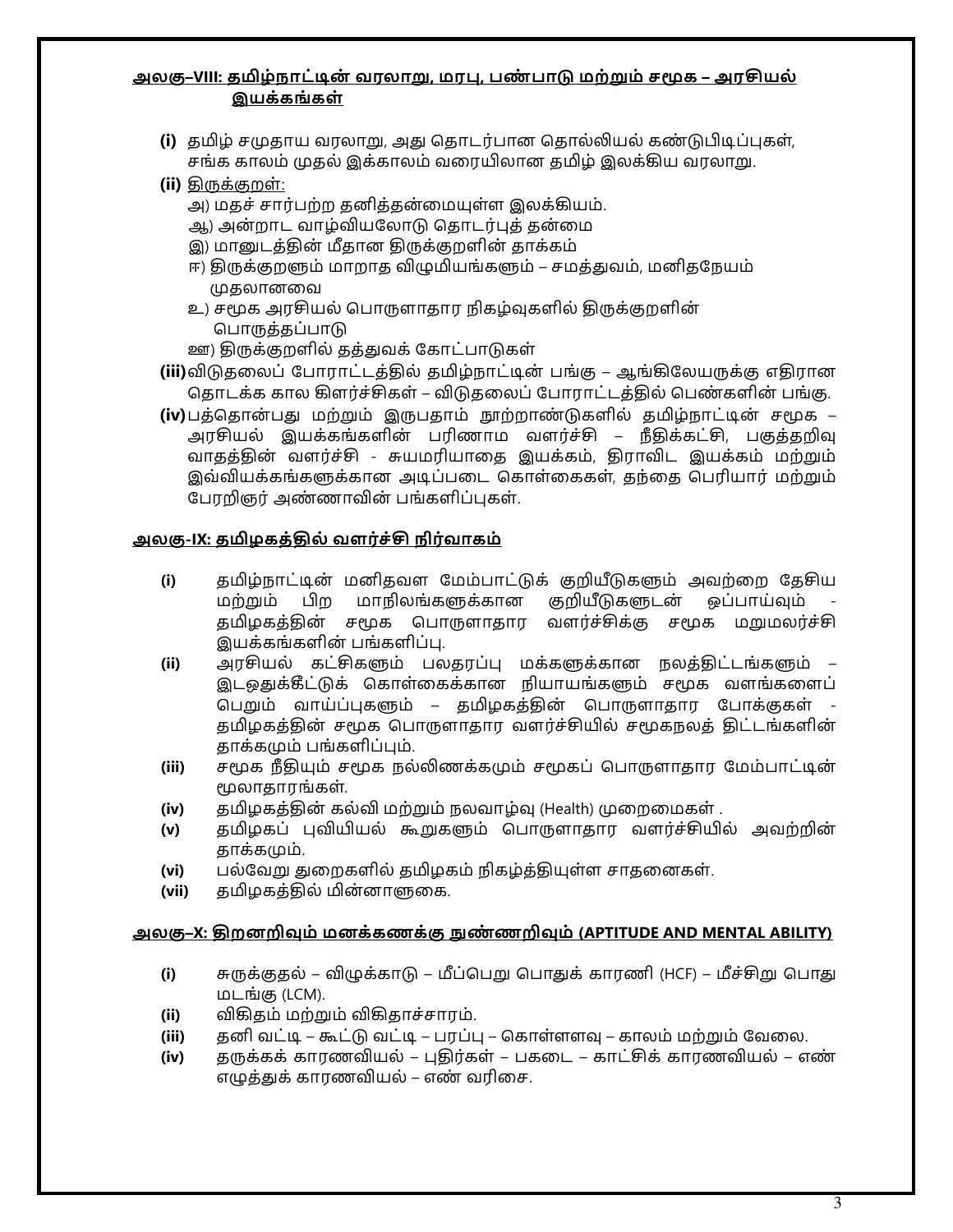# **Combined Civil Services Examination-II** (Interview and Non-Interview Posts) **Syllabus for Main Written Examination**

# **PAPER-I**

# கட்டாயத் தமிழ் மொழி தகுதித் தேர்விற்கான பாடத்திட்டம் (விரிந்துரைக்கும் வகை வினாவிற்கான தலைப்புகள்)

## <u>தேர்வுத் திட்டம்</u>

- $1.$ மொழிபெயர்த்தல்
	- (i) தமிழிலிருந்து ஆங்கிலத்துக்கு மொழிபெயர்த்தல்
	- (ii) ஆங்கிலத்திலிருந்து தமிழுக்கு மொழிபெயர்த்தல்
- சுருக்கி வரைதல்  $2.$
- 3. பொருள் உணர்திறன்
- சுருக்கக் குறிப்பிலிருந்து விரிவாக்கம் செய்தல் 4.
- திருக்குறள் தொடர்பான கட்டுரை வரைதல் 5.
	- அ) மதச் சார்பற்ற தனித் தன்மையுள்ள இலக்கியம்
	- ஆ) அன்றாட வாழ்வியலோடு தொடர்புத் தன்மை
	- இ) மானுடத்தின் மீதான திருக்குறளின் தாக்கம்
	- ஈ) திருக்குறளும் மாறாத விழுமியங்களும் சமத்துவம், மனிதநேயம் முதலானவை
	- உ) சமூக அரசியல் பொருளாதார நிகழ்வுகளில் திருக்குறளின் பொருத்தப்பாடு
	- ஊ) திருக்குறளில் தத்துவக் கோட்பாடுகள்
- 6. கடிதம் வரைதல் (அலுவல் சார்ந்தது)
- தமிழ் மொழி அறிவு  $\overline{7}$ .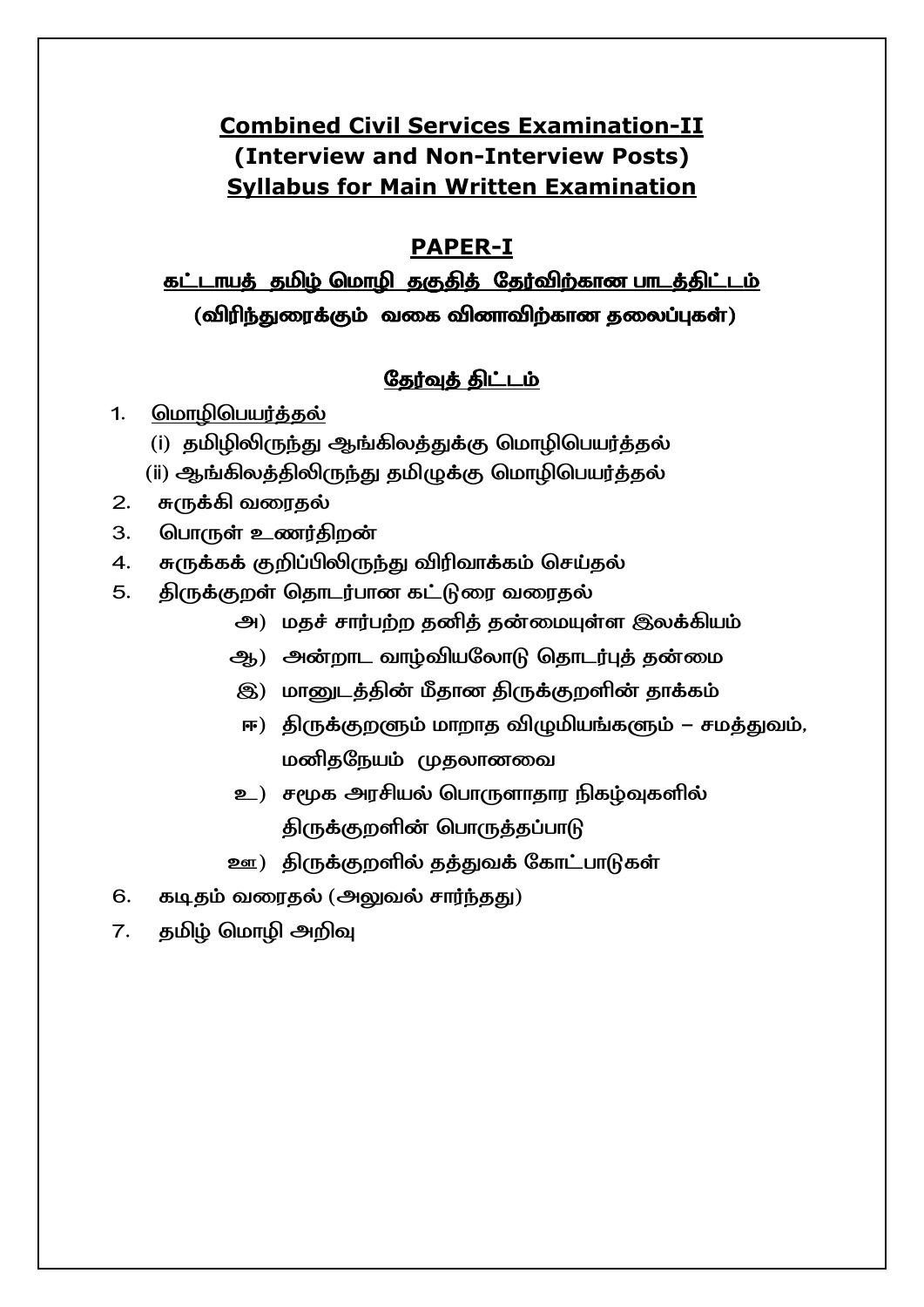#### பாடக்கிட்டம்

- $\mathbf{1}$ . தற்கால நிகழ்வுகள்
- $2.$ சமுதாயப் பிரச்சனைகள்
- 3. சுற்றுச்சூழல் தொடர்பான தலைப்புகள்
- இந்தியப் பொருளாதரம் தொடர்பான தலைப்புகள்  $\overline{4}$ .
- அறிவியலும் தொழில்நுட்பமும் 5.
- கலையும் பண்பாடும் 6.
- பகுத்தறிவு இயக்கங்கள் திராவிட இயக்கம், சுயமரியாதை 7. இயக்கம்.
- இக்காலத் தமிழ்மொழி கணினித் தமிழ், வழக்கு மன்றத் தமிழ், 8. அலுவலக மொழியாகத் தமிழ், புதிய வகைமைகள்.
- தமிழ்நாட்டின் சமூகப் பொருளாதார முன்னேற்றம் மற்றும் தமிழக 9. அாசின் நலத்திட்டங்கள் (பெண்கள் விவசாயிகள்…), சமூக நலத்திட்டங்களை நடைமுறைப்படுத்துதலில் சமூக சீர்திருத்த இயக்கங்களின் பங்கு – இட ஒதுக்கீடும் அதன் பயன்களும் – தமிழ்நாட்டின் சமூகப் பொருளாதார வளர்ச்சியில் சமூக நீதி மற்றும் சமூக ஒற்றுமையின் பங்கு.
- 10. சொந்த வாக்கியத்தில் அமைத்து எழுதுக, பொருள் வேறுபாடு அறிதல், பிரித்தெழுதுக, எதிர்ச்சொல், எதிர்மறை வாக்கியம் , பிழை நீக்கி எழுதுக.
- திருக்குறளிலிருந்து கீழ்க்காணும் தலைப்புகள் தொடர்பாக  $11.$ கட்டுரை எழுதுதல்
	- அ) மதச் சார்பற்ற தனித் தன்மையுள்ள இலக்கியம்
	- ஆ) அன்றாட வாழ்வியலோடு தொடர்புக் தன்மை
	- இ) மானுடத்தின் மீதான திருக்குறளின் தாக்கம்
	- ஈ) திருக்குறளும் மாறாத விழுமியங்களும் சமத்துவம், மனிதநேயம் முதலானவை
	- உ) சமூக அரசியல் பொருளாதார நிகழ்வுகளில் திருக்குறளின் பொருத்தப்பாடு
	- ஊ) திருக்குறளில் தத்துவக் கோட்பாடுகள்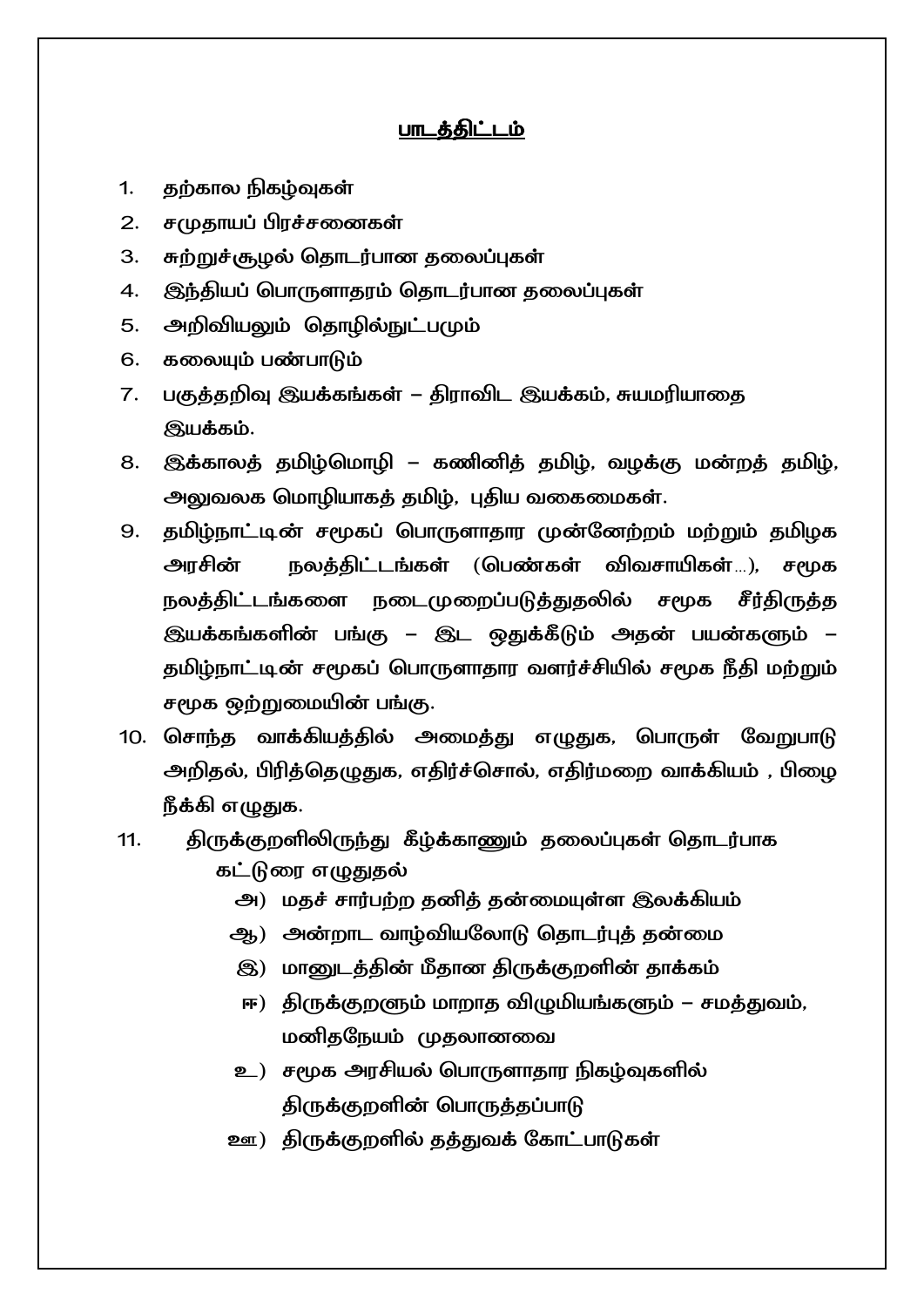#### **PAPFR-II**

#### Combined Civil Services Examination-II (Group-II & IIA) (Interview Posts and Non-Interview Posts)

**Distance in the Control of the Control of the Control of the Control of the Control of the Control of the Control of the Control of the Control of the Control of the Control of the Control of the Control of the Control of** 

#### MAIN WRITTEN EXAMINATION (DESCRIPTIVE TYPE)

#### 1. Role and impact of science and Technology in the Development of India and Tamil Naite.

Nature of quiverse General scientific laws-Scientific textraments-leveritions and discoveries -Scureor glossary Physical quantities, standards and units -Mechanics sun properties of matter-Force, methor and strongs-Hast, light and sound-Magnetian, -identicity and electronics -Elements and -complement -Actds, bases and salts-Oxidation and reduction-Carbon, nitrogenand their compounds Fictilizers -pexticides interdendes Main rencepto of life science The cultliestic unit of life-Classification of Britig erganism-Nativities coul distribu-Bespiration -Blockand histori-corrulation-Emiscrine system-Reproductive system-Animals, plants and human lifefloyt policy organizations on Science and Technology-Role, advicement & impact of Khence. and -technology-flampy - self-sufficiency - ad exploration- Genetics - the science of heredity-Environment, ecology, health and -hygiene, Bla - diversity and its conservation-Human diseases. provention and remedies Communicable dissusses and non-communicable diagones-Alcobeliam: and Ilmg shaan- Computer - science and advancement

#### II. Administration of thion and States with special reference to Tamil Nady.

State government organization - structure, functions and control mechanism-Dutrict. ailmitteration - role in people's writter cricated programmes industrial map of Tamil Natiorole of state government-Public Services - role of recruitment-agencies-State finance remarces, bodget and financial administration Use of IT in administration - e-government in the State-Natural automotive - Disaster Management Union and these -Social welfare -Government sponsored schemes with reference to Taxell Nada Relationship between \$604 and Unimidadoutial may of holis Public Services - role of recruitment agencies in those. Government-Social writtee - government spousored schemes by Government of India -

#### III. Socio - Economic Issues in India/ Tamil Nathr

Population Explosion: Unemployment comes in India & Tamii Nada- Child Labourficonomic lames: (a) Poverty: (b) Sanstation- Rural and Urban (c) Corruption in public